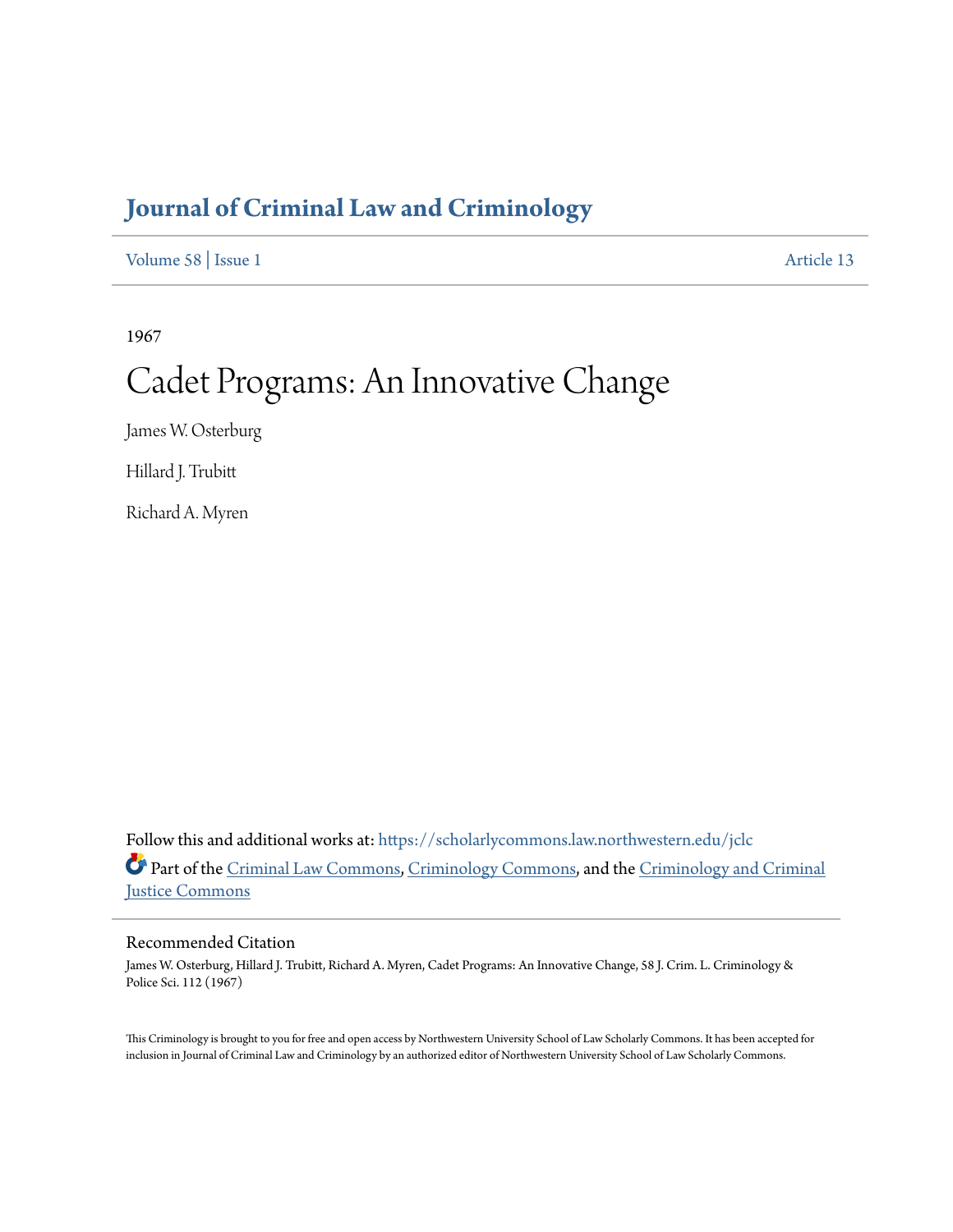### **CADET** PROGRAMS: **AN** INNOVATIVE **CHANGE?**

#### JAMES W. OSTERBURG, HILLARD **J.** TRUBIT **AND** RICHARD **A.** MYREN

At the time of preparation of **this** article all three authors were faculty members of the Department of Police Administration, Indiana University. Professor Richard **A.** Myren has recently left the University to become the first Dean of the new School Criminal of Justice, State University of New York, Albany. Professor Hillard **J.** Trubitt is currently engaged in writing a textbook for a broadly conceived introductory Police Science course entitled "Foundations of Law and Order". Professor James W. Osterburg recently served as Co-Chairman of the working group session on crime laboratories and physical evidence of the National Symposium on Science and Criminal Justice sponsored **by** the President's Commission on Law Enforcement and the Administration of Justice. The research reported in this paper was accomplished through the financial support and encour-

agement of the Office of Law Enforcement Assistance of the **U.S.** Department of Justice.-EDrrOR.

A selective study of police cadet programs in the United States was initiated **by** the Office of Law Enforcement Assistance of the United States Department of Justice, and was to be prepared within the context of the present role of police in society and the current organizational structure of police agencies. The goal of the study was acquisition of information about existent or contemplated cadet programs. Of special interest was a consideration of their value as a recruitment device. A cadet program was defined as any work, entry, or apprenticeship program designed to prepare individuals below minimum entry age for appointment or service as regular police officers.

#### METHODOLOGY

Three different methods were employed to acquire information relevant to the subject: pertinent literature was surveyed; field trips were made to **10** selected cities in order to examine some existing programs in detail; a questionnaire was prepared and distributed, and the returns were analyzed and reported later in this paper.1

*Survey of Literature.* The literature concerning police cadet programs is meager; furthermore, the few comprehensive articles on the subject quickly become outdated. The following bibliography indicates some of the sources of ideas which served to guide the investigation at the field inspection sites, and in the preparation of the questionnaire:

OCHELTREE, KEITH. POLICE CADET PROGRAMS. Chicago: Public Personnel Association, (undated). Personnel Brief No. 21, **9 pp.**

**1** Readers interested in the format and contents of the questionnaire should write to the authors at the Department of Police Administration, Indiana University, Bloomington, Indiana.

- SEARS, R. S. The Police Cadet, THE ANNALS, 291 (1954), **pp.** 107-112.
- FAY, L. Revitalizing a Police Cadet Program, PUBLIC PERSONNEL REVIEW, 24:1 (1963), pp. 60-63.
- FLAUGHER, P. "The Police Cadet," JOURNAL **OF** CRIMINAL LAW, CRIMINOLOGY AND POLICE SCIENCE, 47 (1956-1957), pp. 500-507.
- Home Office. REPORT OF WORKING PARTY ON POLICE CADETS. London: Her Majesty's Stationery Office, 1965.
- QUmTERO, JOHN **U.** Effect of Prior Police Cadet Experience on Patrolmen Graduating from the Detroit Police Academy During the Years 1954 Through 1960 as Gauged Through a Comparison of Selected Achievement Records. Unpublished Master's Thesis, Graduate Division, Wayne State University, Detroit, Michigan, 1962.
- BAGLEY, G. L. A Police Cadet Program for the City of Whittier, POLICE, *10:* 1 (Sept.-Oct. 1965), **pp.** 65-69; POLICE, *10:* 2 (Nov.-Dec. 1965), pp. 68-73.

#### **FIELD** SuRvEY FINDINGS

Field trips provided an opportunity for an extended discussion with administrative personnel concerning many of the problems experienced by each department as it instituted and nurtured its program. A consolidated narrative report followsunder appropriate headings-on the more important aspects of cadet programs not covered by the questionnaire. Since the literature was of minimal help, reliance had to be placed on the combined knowledge of the investigators who made these field trips.

*Nature and Purpose of Cadet Programs.* Police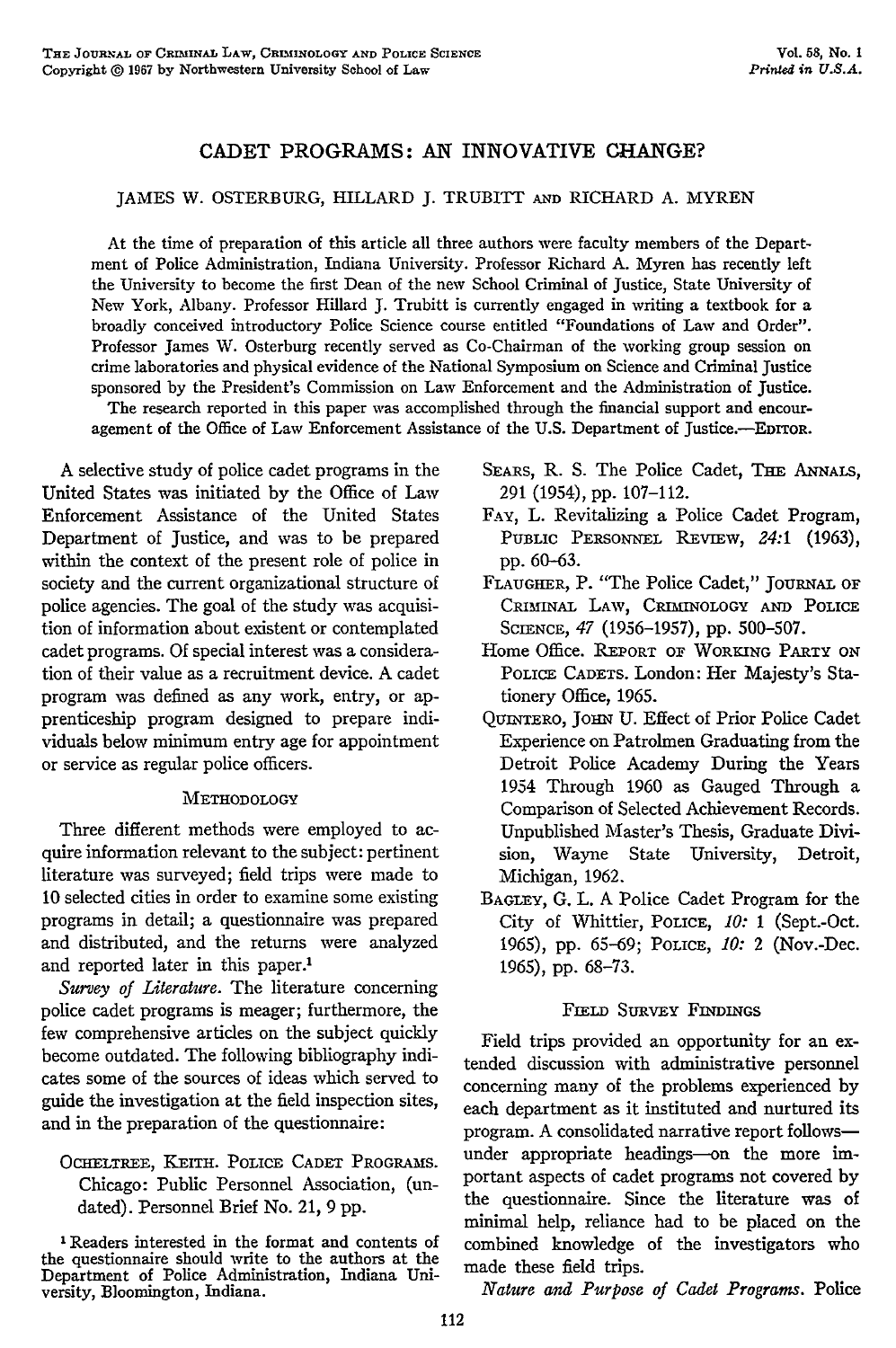cadet programs vary in different communities. To some, they are a means of interesting high school graduates who can meet police department standards in police careers, and of keeping that interest alive through an affiliation with the department until they can be accepted as officers at age twentyone. In others, the program is merely a way of placing competent persons in clerical positions so that patrolmen may be freed for general police service. Nowhere does a program seem to have been used as a means of meeting all recruitment needs of the department.

The term cadet is not universally employed. In some departments its equivalent is trainee, aide, or student. Regardless of terminology such a program has as its purpose the exposure of young men who are below the normal recruitment age for patrolmen to police department operations. Hopefully, these persons will become so imbued with police work that they will choose it as a lifetime occupation. Thus, a cadet program is regarded as a new step in the development of a true career police service.

In addition to the formal, highly visible cadet programs, several agencies operate quasi-cadet programs under different names. For example, some state police organizations employ young men to perform police-related tasks, often clerical, in operations-control centers, truck weight control, etc. Young men so employed are placed in uniform but lack police authority. They are encouraged to seek a regular appointment to the police agency when they reach majority. One city hires young men as temporary employees who are paid on a daily basis. They are termed "police guards" and are assigned to assist regular patrolmen in the performance of their duties. The department is permitted to employ as many "police guards" as there are regular-patrolman vacancies existing in the department. This operation is not considered by the department to be a cadet program.

#### *The Selection Process*

*Recruitment.* Recruitment for the police cadet program may be (and very often is) the responsibility of the police department itself. In some cities a separate civil service commission which handles all appointments for the city may have this responsibility, or the function may be performed by a fire and police commission which handles all recruitment for the fire and police departments. Even when recruitment is accomplished through a civil service commission, a background investigation of and a personal discussion with the prospective cadet are usually conducted by the police.

Extensive use is made of high school contacts regardless of where recruiting responsibility lies. Included in this method are meetings with high school guidance counselors, participation in high school career days (including a talk by a working cadet who is an alumnus of the particular high school), and the posting of information on bulletin boards in the schools. In addition, some departments utilize the various mass news media by inserting paid advertisements and "public service" items. The news is also spread on a personal basis by the men of the department. Although some departments purport to recruit nationally, little is actually done to disseminate the information beyond the immediate area of the department.

Usually, the minimum age is seventeen; the maximum varies from nineteen to twenty-one. Many of the departments visited have at some time accepted as cadets persons who were older than the stated maximum age; however, these individuals were considered to be good prospects for patrolmen, and for this reason were placed on the payroll as cadets until they reached the eligible age for acceptance in a recruit class. Some confusion exists among departments as to what is acceptable as the maximum age. Almost all departments wanted the program to be flexible in this respect. Thus, in some cases, a prime patrolman candidate would be taken on as a cadet even though his age might be as high as twenty-two. On the other hand, some feeling was expressed that the minimum age of seventeen is perhaps too young because of immaturity and adolescent behavior common among youths of that age.

*Requirements.* The reasons given for limiting residency are that the small number of positions (for some departments) makes it possible to fill them even though the base is limited, and the added time of travel plus the work load (and educational requirement, if any) would place too great a burden on the cadet. Living in a bachelor apartment or cadets living together as a small, unsupervised group is discouraged.

A high school diploma is required by most departments; however, a few will accept a certificate of equivalency. The diploma is demanded by some departments even when they are willing to accept a certificate of equivalency for patrolman applicants.

Invariably, some form of testing mental ability is employed. Personality tests are utilized to a lesser degree. The score or standard required is at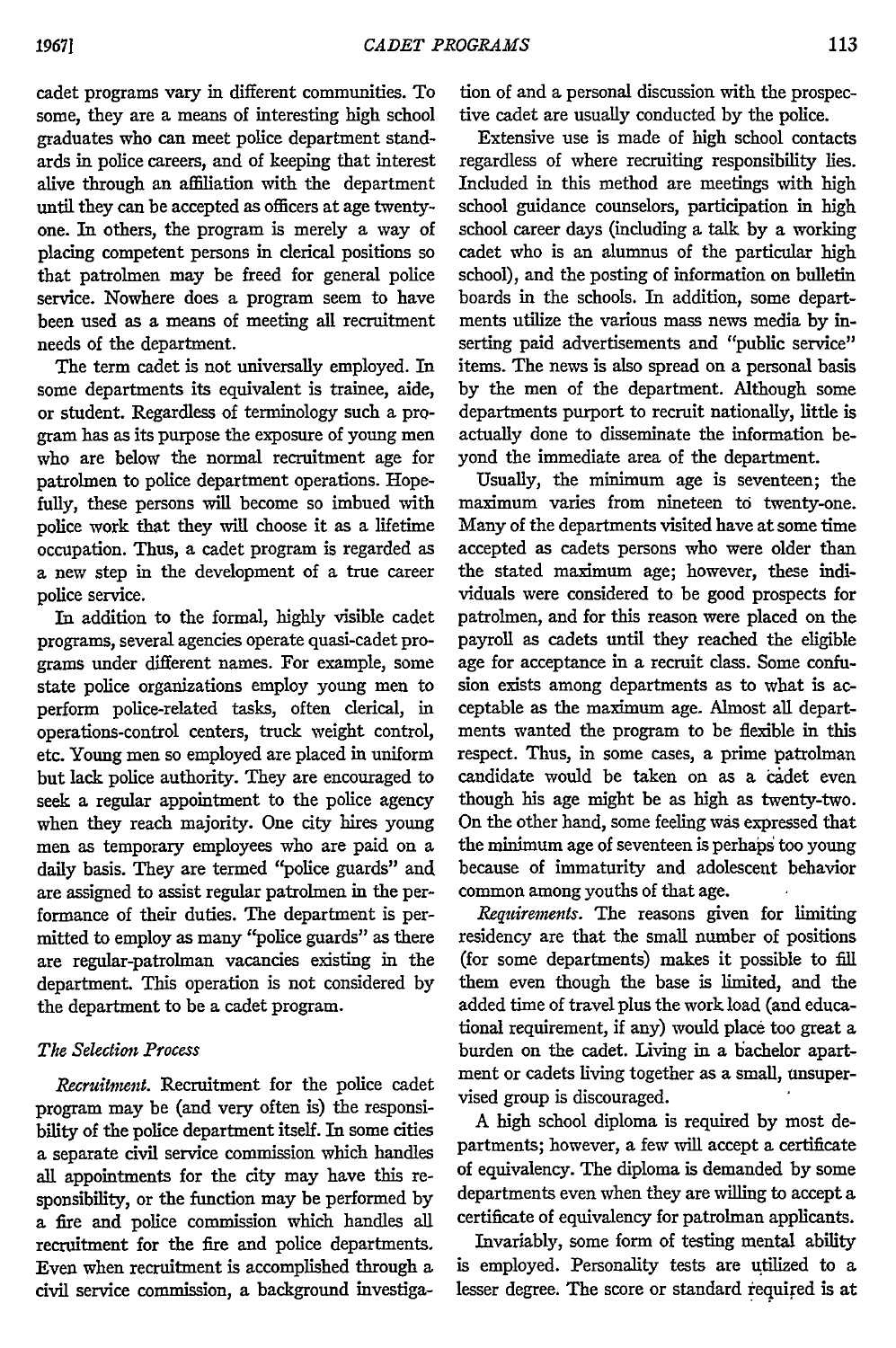least that for appointment as a patrolman and often is higher. Some departments give the same test to cadets as that given to patrolmen. This may eliminate the need for further mental testing and qualify the cadet for appointment to the rank of patrolman when age and other requirements are met. In addition to an occasional "in-house" aptitude test, the following tests were employed by some departments:

California Mental Maturity

California Personality Inventory

Minnesota Multiphasic Personality Inventory Army Alpha (Minimal score-85)

- Army General Classification Test (AGCT: Minimal score-105)
- Army Classification Test (ACT: Minimal score-18)
- Otis Self-Administering Test for Mental Ability (Minimal score-105)

The physical requirements for cadets depart from patrolman standards in two significant ways. First, recognition is given to the fact that many cadets are not yet physically mature; accordingly, there is some relaxation of height and weight requirements. This is based on the idea that the cadet will have grown sufficiently to meet the height or weight standards when he meets the age requirement. For the same reason, an upper limit, which is lower than that for patrolman, is placed on maximum height. Thus, the height limit for a cadet might be six feet three inches when the upper height limit for patrolman is six feet six inches. Second, more stringent standards are sometimes established for the eyesight requirement on the grounds that a cadet might suffer some deterioration in his vision but still meet the patrolman standard when he comes to majority.

#### *Cadet Service Period*

*Orientation.* The purposes of and time devoted to an orientation period vary considerably. In general, a short, four-hour orientation is directed toward giving the new employee information about fringe benefits, sick leave policy, and so on. Often, this lecture is given by a member of the city personnel division staff. In contrast to this is the highly structured, one-month program. Among the topics covered in a more extensive program are: general history and background of the department, its organization and mission; the role of the major divisions of the department; general rules and regulations; first aid; wearing of the uniform, and so on. Worthy of special mention is the almost universal attempt to establish a minimum typing skill for cadets. This is accomplished by having each cadet attend a daily class of typing instruction throughout the orientation period.

When cadets are hired as a group, the possibility of a meaningful orientation period is great; however, if they are hired singly, at the convenience of the cadet or as vacancies occur, the task is too great to be undertaken.

*Job Assignments.* There are two somewhat disparate views governing on-the-job use of cadets: replacement and career encouragement. In those departments that regard the use of cadets primarily as a means of releasing a trained police officer for routine police service, the cadets are employed essentially as replacements with relatively little rotation in job assignment practiced. Departments which consider attracting young men to police work as a career or as a source of potential supervisory officers tend to expose the cadet to a variety of departmental operations. However, there are obvious problems which prevent full implementation of this policy: adequate comprehension of the task involved for some positions requires longer periods, especially if the cadet is to become a contributing member of the team (for example, in detective field offices); "make-work" is not economically feasible, as opposed to actual work which needs to be done; cadets whose age at employment is *close* to twenty-one have less time available, thereby reducing the possibility of a variety of cadet assignments.

When the rotation principle is employed, many departments try to expose the cadet to the "real thing" as he approaches his majority, i.e., to uniformed service problems. Thus, his last assignments may include: parking meter enforcement, general traffic regulation, booking desk operation, detail in the prisoner processing division, or even (as proposed by one large department) partnership foot patrol near the center of activity during ordinary daylight business hours. The initial assignments given to cadets are mostly inside work such as: messenger, receptionist, general clerk, and teletype, switchboard, or IBM machine operator.

In large departments with specialized units there was some mention that the cadet is welcome if he is ably to quickly learn the routine of the unit. However, if he is transferred soon after he has been taught the operation, the unit supervisor may feel the return in cadet accomplishment was not worth the effort involved. This evaluation of cadet worth leads to discouragement of any further assignment of cadets to that unit. A remedial procedure that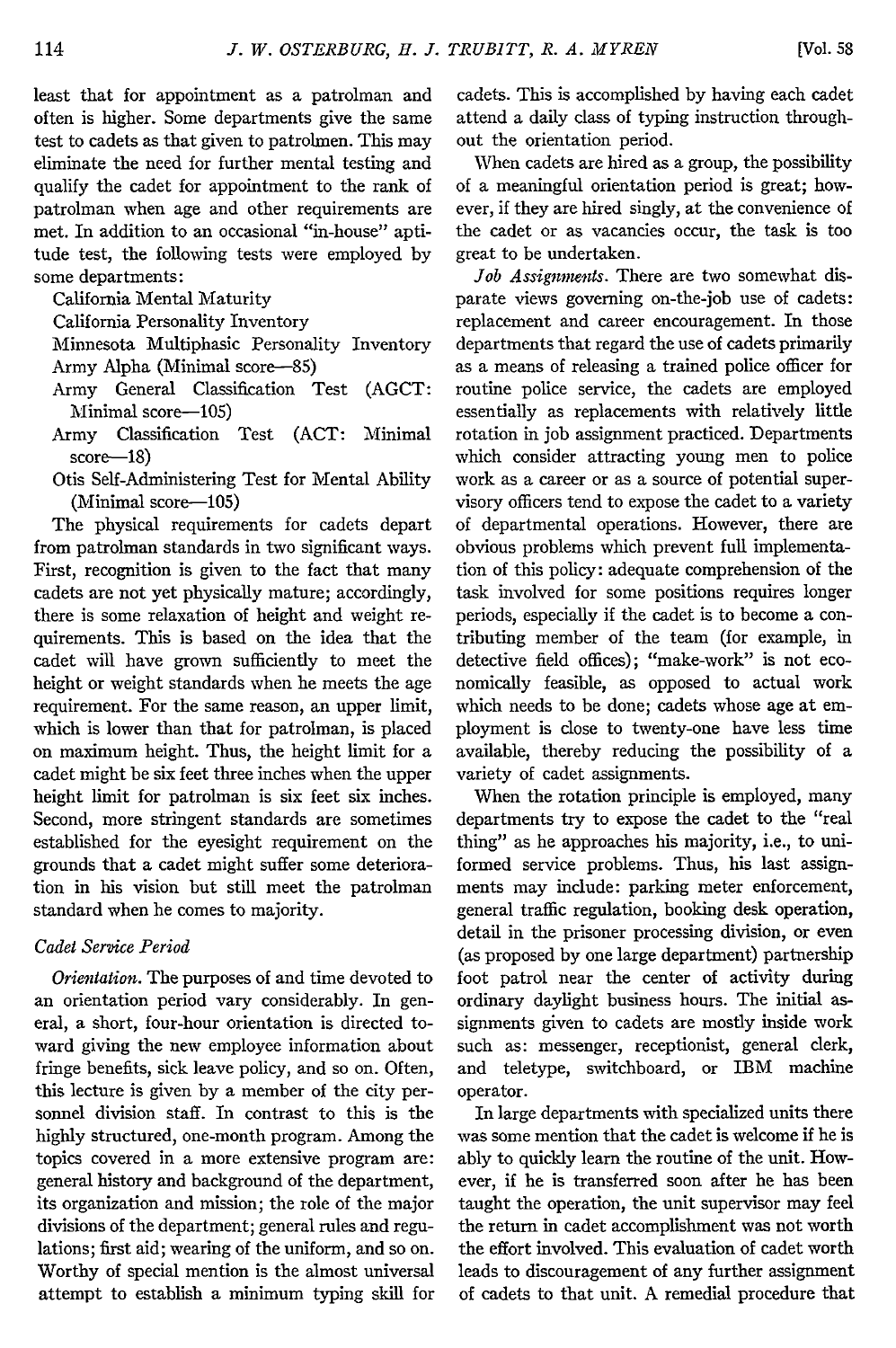overcomes this objection is the training of his replacement by the cadet since no special effort or loss of manpower is experienced by the regular personnel of the unit.

It is worthy of mention that at no time during the site visits was any comment overheard that some cadet task or assignment was regarded as punitive in purpose.

*Evaluation.* Some form of evaluation of the cadet is employed almost universally. When the program is sufficiently large, a cadet coordinator may be appointed to supervise its operation. He reviews the evaluation forms returned by the commands to which cadets are assigned. Any negative rating generally must be explained under the "remarks" section on the form and is the subject of a joint meeting of the cadet, the evaluator, and the cadet coordinator. In addition, on a time available basis, the coordinator visits the cadets during their duty hours to observe their performance and to discuss with the unit supervisor the value of the program to the unit involved. Considerable attention is paid to the appearance of the cadet, even to the point of being stressed in the literature describing the program.

*Staris and Uniforms.* The employment status of a cadet varies greatly; but he is without exception a civilian employee and does not have police authority accorded to a sworn officer. The cadet may be a temporary police department employee who is not subject to Civil Service Commission regulations or he may be a temporary civil service employee. He may be a regular city employee who receives all direct and fringe benefits of city employment or serve as a special civilian employee of the police department.

Uniforms are prescribed for cadets; some departments issue them while others require the expense be borne by the cadet. The cadet uniform usually differs from that of the regular patrolman (a distinctive shoulder patch or shirt is often employed); but, in departments that furnish the uniform to the regular force and to cadets, there is a tendency to use the same stock for both.

*Educational Requirements.* The demand placed upon a cadet as to attendance in a regular course of instruction in college varies from no requirement to enrollment in a prescribed number of hours (usually about 12 or more credit hours per year) in a recognized institution of higher learning. Academic credit is acquired during the cadet's off-duty hours, but departments vary as to whether they will arrange work hours so that class attendance is possible. Generally, the cadet pays his own tuition, but some departments reimburse the cadet upon successful completion of the course or courses taken during a semester. One city has established a civic foundation which underwrites the academic expense.

Courses in police administration are often preferred, and most departments control in some fashion the choice of courses. Social and exact sciences are usually taken as electives or when police administration courses are not available. Fine arts and physical education are generally discouraged.

*Work Requirements.* In general, cadets are required to work from 32 to 40 hours per week and are compensated at a rate which is usually about one half to three quarters of a regular patrolman's salary. Often, the cadet salary is above that paid to entrance-grade clerical workers. The time of work varies from covering eighteen hours to an around-the-dock routine. The particular duty assignment controls the time of work.

#### **QUESTIONNAIRE**

The personal experience of the site visits suggested that if many replies to a questionnaire were to be forthcoming it was necessary to keep to a minimum the effort required to locate the information in departmental archives.

The questionnaire was sent to ninety-eight of the larger cities selected in part to insure geographic distribution by the Office of Law Enforcement Assistance. Responses were received from ninetytwo departments, including all major cities.

#### *Data: Comments and Interpretation*

*Question 1.* Thirty-two departments report they have a cadet program. Table 1 shows the number of departments having a program of a certain duration.

Note that about 70 per cent of the programs are five years or less in age. This is an important factor

| Age of Program in Years |  |  |  |  | 10 | 12 | 13 | 14 |
|-------------------------|--|--|--|--|----|----|----|----|
| Number of Departments   |  |  |  |  |    |    |    |    |

TABLE **1**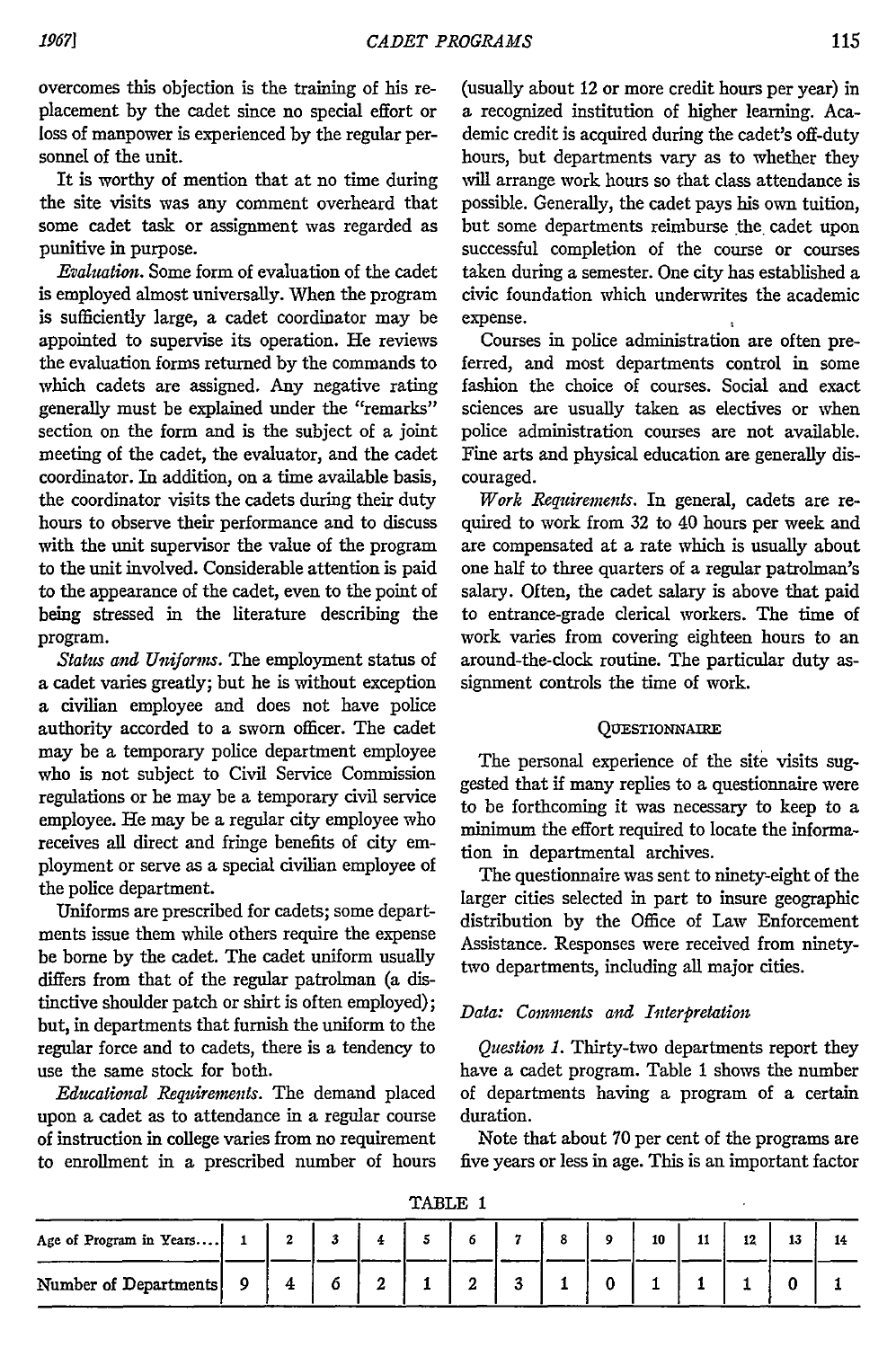to consider since police department experience with cadets is limited in time and numbers.

Note further that about 60 per cent of the reported programs are less than three years old and about 30 per cent are one year or less in duration. Many of the nine programs reported as less than one year old bad been in progress for only a month or so.

Five departments dropped a cadet program after trial periods of from 1 to 7 years. The reasons for termination were varied:

**All** cadets from one department were drafted into military service. Another department had its cadet ranks depleted by the draft during World War II, and the program was never reinstated. Two departments felt the return in service was not worth the effort required to recruit and specially train cadets in the manner required to suit their community situation. Having only one cadet caused one department to terminate its program; however, resumption is now being contemplated.

The definition of "special handling" ranges from difficulty in acquiring the desired caliber of applicant to the myriad problems of dealing with essentially teen-age boys. It is fair to state that some of the programs which were dropped represent cases of disenchantment. The field visits disclosed that while some departments were not considering abandonment of their programs, they were experiencing unforeseen personnel problems.

Twenty cities are contemplating the establishment of a cadet program. One of these cities reported that it "Had a Program" and was included in that category; thus, the total of responses to Question 1 will exceed the number of replies received.

Thirty-six departments do not have a cadet program. Examinination of the distribution of these departments reveals no geographic bias.

Question *2.* The number of cadets hired from the beginning of the program to the present time is 2,265.

The number of cadets that became regular patrolmen is 734.

The total number of regular patrolmen (including those who were cadets) appointed to the department since the start of the cadet program is 12,230.

The number of cadets eligible to become superior officers in the department is 184; and, of this figure, 18 were promoted to a supervisory rank.

The number of cadets that left the department after appointment as regular patrolmen is **96.**

The number of cadets who have become patrolmen (734) is very small and represents an average of about 6 per cent of the supply of all patrolmen hired in each department over the same period of time. Figure 1 depicts these data graphically by comparing cadet programs as a source of patrolmen with patrolmen obtained through all sources. It may be argued that since many programs are recent in origin, the comparison is not valid. For this reason Figure 1 also contains similar data applicable to cadet programs which are four or more years in duration. These have been in existence sufficiently long to suggest whether age of program is an important factor. Examination of the graph indicates no significant difference attributable to age.

Our present experience is seriously limited with respect to cadets as police officers. Even if all cadets (2,265) ultimately become patrolmen, the number will still not be great compared with the figure 9,965 (12,230-2,265) which represents the supply of officers obtained from traditional sources in the same period.

The number of cadets eligible to become supervisory officers is small: 184. The number who achieved supervisory rank is 18, a figure that scarcely lends support for considering current cadet programs as a significant source of supervisory or command officers.

Of the potential of 734, the 184 officers with cadet background who are eligible for promotion represent the comparative youthfulness of cadet programs. The 10 percent promotion rate (18 of 184) is poor. It is also disappointing since in Question 4 below "a source of potential leaders" is given by departments as one of the two major reasons for having a cadet program. It is possible that this promotion rate reflects either or both the stultifying effects of the seniority system or the poor caliber of cadet-originated eligibles. If the second reason is true, and the determination of this would require a study of individual files, it reflects on the selection process of cadets.

The number of cadets who left the department after appointment as regular patrolmen (96) represents, in general, a higher percentage (about 13 percent) than usual for overall attrition and is not small even for young officers. Any turnover above minimal rate represents serious failure. After all, the officer appointed from the cadet program, who then leaves the service, represents the loss of an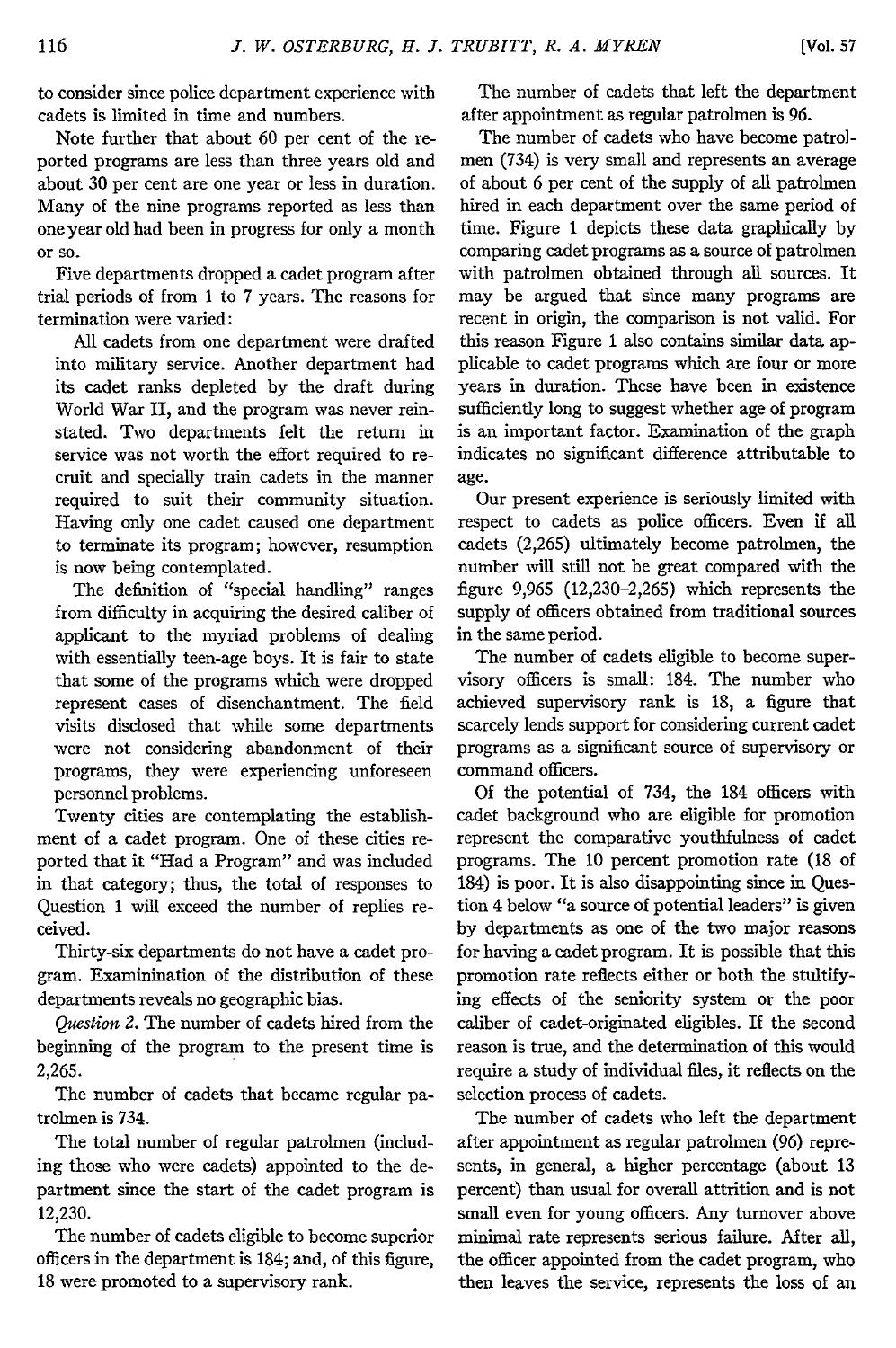



Cadet Programs as a Source of Patrolmen Compared with Patrolmen Obtained through All Sources.

individual who has had considerably greater exposure to the department and police service than the non-cadet officer recruit. This is a direct loss of manpower of greater potential than is the attrition of an ordinary recruit. It may also reflect wide divergence between cadet training and actual patrol training, thereby inferring that cadet programs do not accurately expose and orient a person toward police service. "Culture shock" that leads to resignation or separation of a patrolman recruited through the cadet program reflects misuse of cadets if the objective of the program was to orient and prepare men for police work.

*Questiom 3.* The number of responses given for

separation or resignation from the department immediately precedes the statement below.

- 19-Enter military service.
- 16-Requested to resign because of misconduct.
- 15-To return to college full time.
- 15-A more attractive career opportunity in business opened up.
- 13-Requested to resign because of nonsuitability for police work.
- 9-Personal reasons (for example, father died, mother moves family to another city to be near relatives).
- 6-A physical or medical deficiency developed.